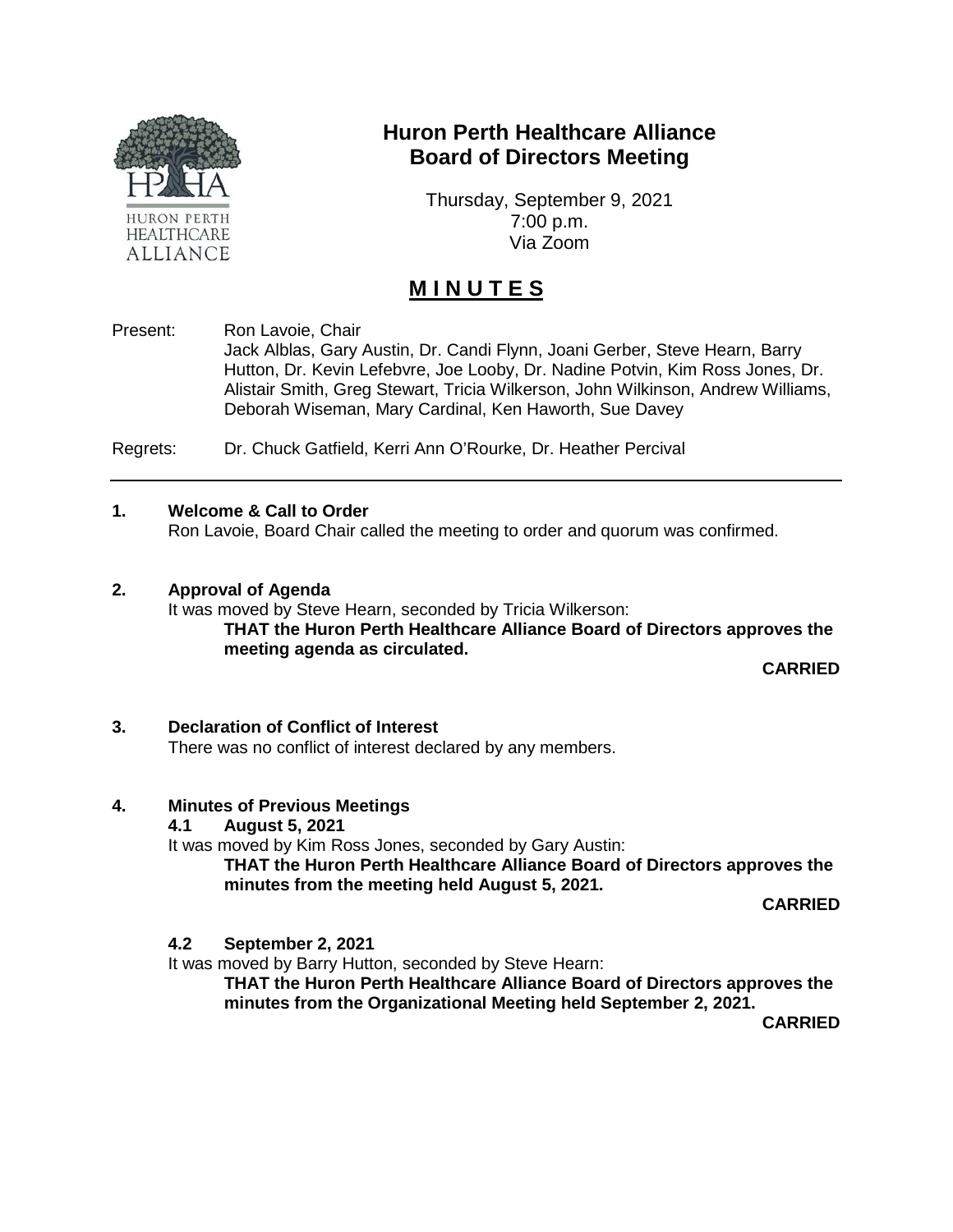#### **5. Patient Experience/Engagement Report to Board** • **Patient Story**

Samantha Green, Social Worker at the Huron Perth Healthcare Alliance shared a very moving patient story by video of working with an individual who had a difficult medical journey, was admitted to hospital with a terminal illness and moved forward with Medical Assistance in Dying. She explained how the team pulled together, along with the patients' family, friends and community, to help fulfill the patient's bucket list, thereby putting the patient at peace for their end of life. Samantha expressed her pride in the team, talked about vicarious resiliency and the effect this has on her profession, and how grateful she was to be part of this patient's experience.

## • **Patient & Caregiver Partner Program Update**

Joani Gerber recognized the Huron Perth Healthcare Alliance Board of Directors for their leadership and appointing a Patient Partner to their membership. She provided an update on the Patient & Caregiver Partner Program. The Patient Partnership Council will be transitioning to a Patient & Caregiver Program that better reflects the role that these volunteers play, and a summary of their activities was circulated with the report in the agenda package. The details for the new structure will be presented to the Senior Team at a future date.

## **6. Board Education**

#### • **Let's Get You Home Initiative**

Julie Houben, Director Quality & Risk provided an overview of the "Let's Get You Home" initiative that has been introduced at the Huron Perth Healthcare Alliance (HPHA) to support patient discharge from hospital quickly and safely to home or an alternate care setting. This initiative aligns with HPHA's patient flow principles, priorities and policy, and the HPHA works with partners in the system to coordinate and integrate across the system ensuring that people receive their care in the right place. Julie reported that the Right Person Right Location Right Time priority that is part of the HPHA's Commitments to Our Communities has set a goal to achieve a 10% reduction of head to bed time for 2021/2022 at HPHA by March 31, 2022.

There was discussion and Julie explained how the whole healthcare team along with their family/caregiver are part of the dialogue during the patient journey, along with the importance of consistent messaging that helps with transitions. Plans are put into place early during a patient's hospital stay for their transition out of hospital, and discussion takes place with external partners on a weekly basis to review potential barriers and solutions that help to avoid bottlenecks in the system. Involving family/caregivers in discharge planning helps them to provide supports when patients leave hospital.

## **7. Consent Agenda**

It was moved by Jack Alblas, seconded by Joe Looby:

**THAT the Huron Perth Healthcare Alliance Board of Directors approves the September 9, 2021 Consent Agenda that included reports from the:**

- **Chief Nursing Executive**
- **Alliance Chief of Staff**
- **President & Chief Executive Officer**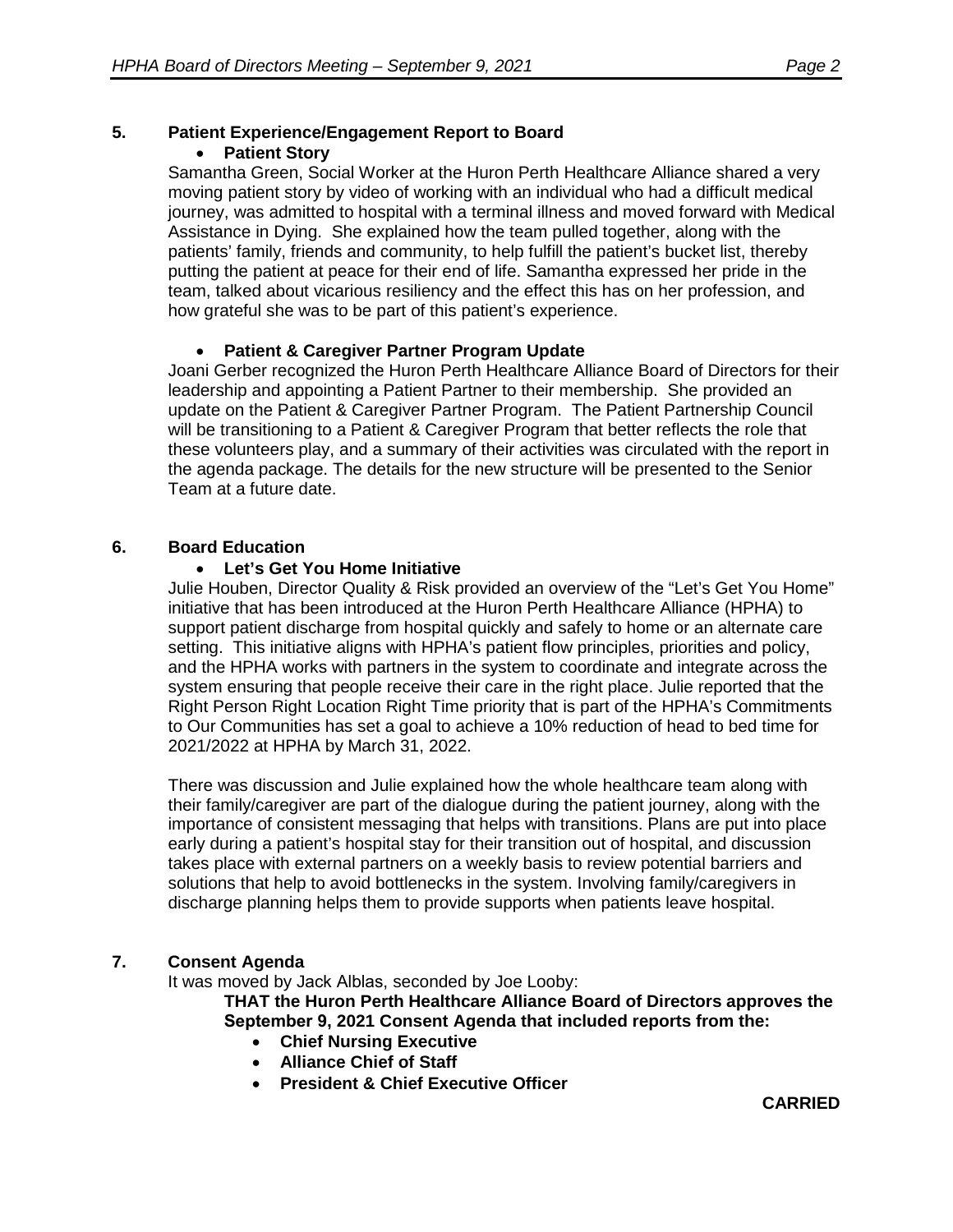There was discussion and it was noted that HPHA is supporting Huron Perth Sub-Region partners as well as we as other sites in Kitchener-Waterloo and Cambridge for obstetrical services due to human resources challenges at those hospitals with no shortterm solutions identified. In terms of vaccination stats included in the Chief Nursing Executive report, Deborah Wiseman explained that vaccinated individuals can still contract COVID-19 although those hospitalized are individuals who are immunosuppressed or have other co-morbidities, and these are the individuals who will be prioritized to be considered for third doses of vaccination.

#### **8. Governance**

#### **8.1 Board Committee Reports**

#### **8.1.1 Local Advisory Committees**

#### Clinton Public Hospital

Greg Stewart presented the report from the meeting held on August  $18<sup>th</sup>$  for informational purposes. He noted that the Committee received a detailed presentation and held discussion regarding the ongoing recruitment and retention challenges of nursing staff being experienced in the Emergency Department.

#### St. Marys Memorial Hospital

The St. Marys Local Advisory Committee met on August 17<sup>th</sup> and the report was presented by Kim Ross Jones for informational purposes.

#### Seaforth Community Hospital

The Seaforth Local Advisory Committee met on September 8<sup>th</sup> and Mary Cardinal provided a verbal report. The Committee received an update on site specific activity and the "Let's Get You Home" presentation from Julie Houben that was shared with the Board this evening. She noted that the Stroke Rehabilitation beds that were temporarily located at the Seaforth Site to create capacity at the Stratford Site were moved back to Stratford in late July.

#### Stratford General Hospital

Jack Alblas presented the detailed report from the meeting held August 25<sup>th</sup> that was included in the agenda package. He shared that the Stratford Local Advisory Committee (LAC) fully supported Board and LAC members being included in the Huron Perth Healthcare Alliance's COVID-19 Immunization Policy. The Policy released on September 7<sup>th</sup> includes all volunteers including these groups.

#### **9. In-Camera Session**

#### **9.1 Motion to Move to In-Camera Session**

It was moved by John Wilkinson, seconded by Kim Ross Jones:

**THAT the Huron Perth Healthcare Alliance move in-camera at 7:50 p.m.**

**CARRIED**

## **9.2 Motion to Move out of In-Camera Session**

It was moved by Jack Alblas, seconded by Kim Ross Jones:

**THAT the Huron Perth Healthcare Alliance move out of the in-camera session at 8:41 p.m.** 

**CARRIED**